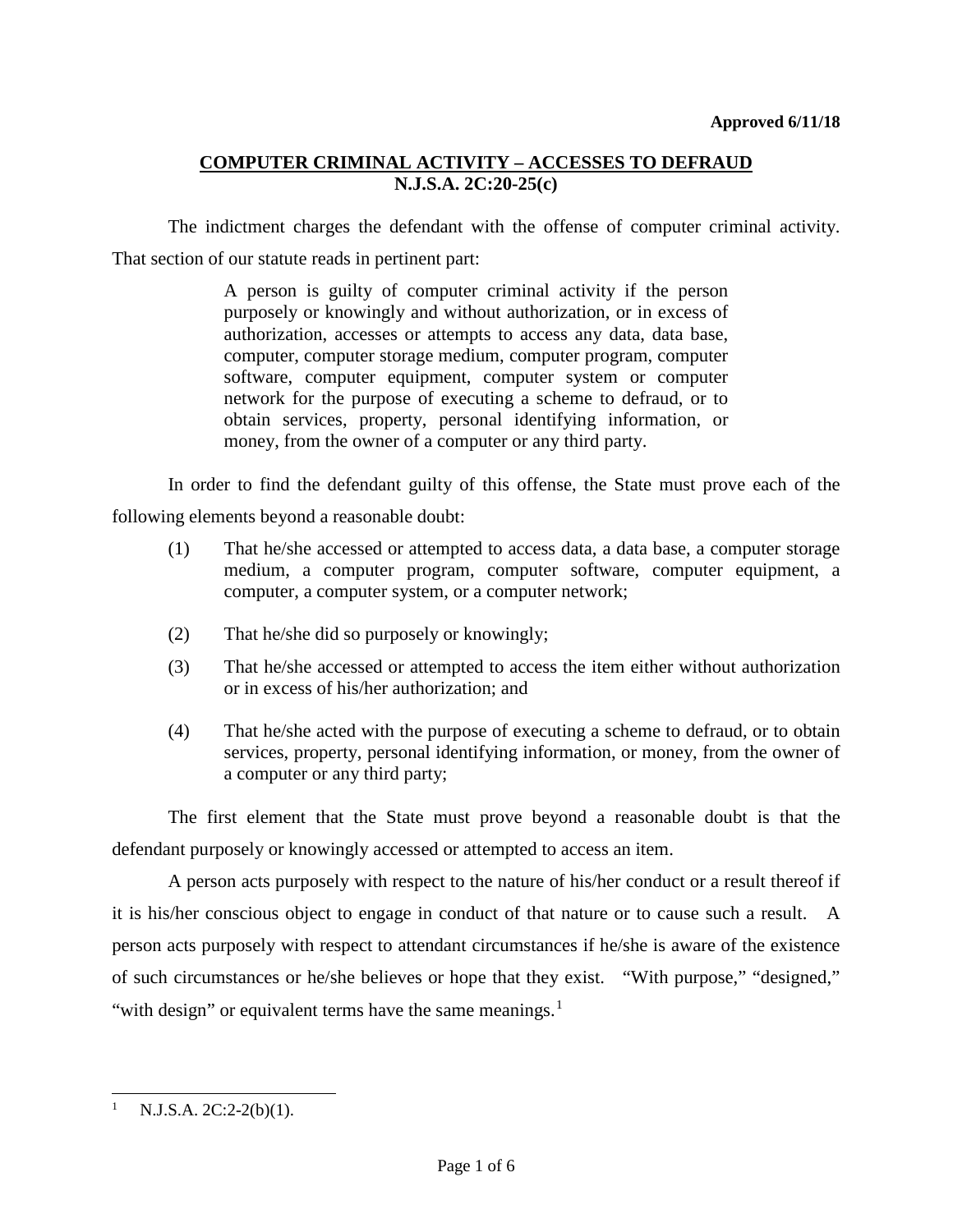A person acts knowingly with respect to the nature of his/her conduct or the attendant circumstances if he/she is aware that his conduct is of that nature, or that such circumstances exist, or he/she is aware of a high probability of their existence. A person acts knowingly with respect to a result of his/her conduct if he/she is aware that it is practically certain that his/her conduct will cause such a result. "Knowing," "with knowledge or equivalent terms have the same meaning.<sup>[2](#page-1-0)</sup>

Purpose and knowledge are conditions of the mind which cannot be seen and can only be determined by inferences from conduct, words or acts. A state of mind is rarely susceptible of direct proof, but must ordinarily be inferred from the facts. Therefore, it is not necessary, members of the jury, that the State produce witnesses to testify that an accused said he/she had a certain state of mind when he/she engaged in a particular act. It is within your power to find that such proof has been furnished beyond a reasonable doubt by inference which may arise from the nature of his/her acts and his/her conduct, and from all he/she said and did at the particular time and place, and from all of the surrounding circumstances.

"Access" means to instruct, communicate with, store data in, retrieve data from, or otherwise make use of any resources of a computer, computer storage medium, computer system, or computer network.<sup>[3](#page-1-1)</sup>

Under New Jersey law, a person is guilty of an attempt to commit a crime, if acting with the kind of culpability otherwise required for the commission of the crime, he or she

- (1) Purposely engages in conduct which would constitute the crime if the attendant circumstances were as a reasonable person would believe them to be; or
- (2) When causing a particular result is an element of the crime, does or omits to do anything with the purpose of causing such result without further conduct on his part; or
- (3) Purposely does or omits to do anything which, under the circumstances as a reasonable person would believe them to be, is an act or omission constituting a substantial step in a course of conduct planned to culminate in his commission of the crime.<sup>[4](#page-1-2)</sup>

<span id="page-1-0"></span> $\mathcal{L}$ <sup>2</sup> N.J.S.A. 2C:2-2(b)(2).<br><sup>3</sup> N.J.S.A. 2C:20.22(c).

<span id="page-1-2"></span><span id="page-1-1"></span><sup>&</sup>lt;sup>3</sup> N.J.S.A. 2C:20-23(a).<br><sup>4</sup> N.J.S.A. 2C:5-1(a).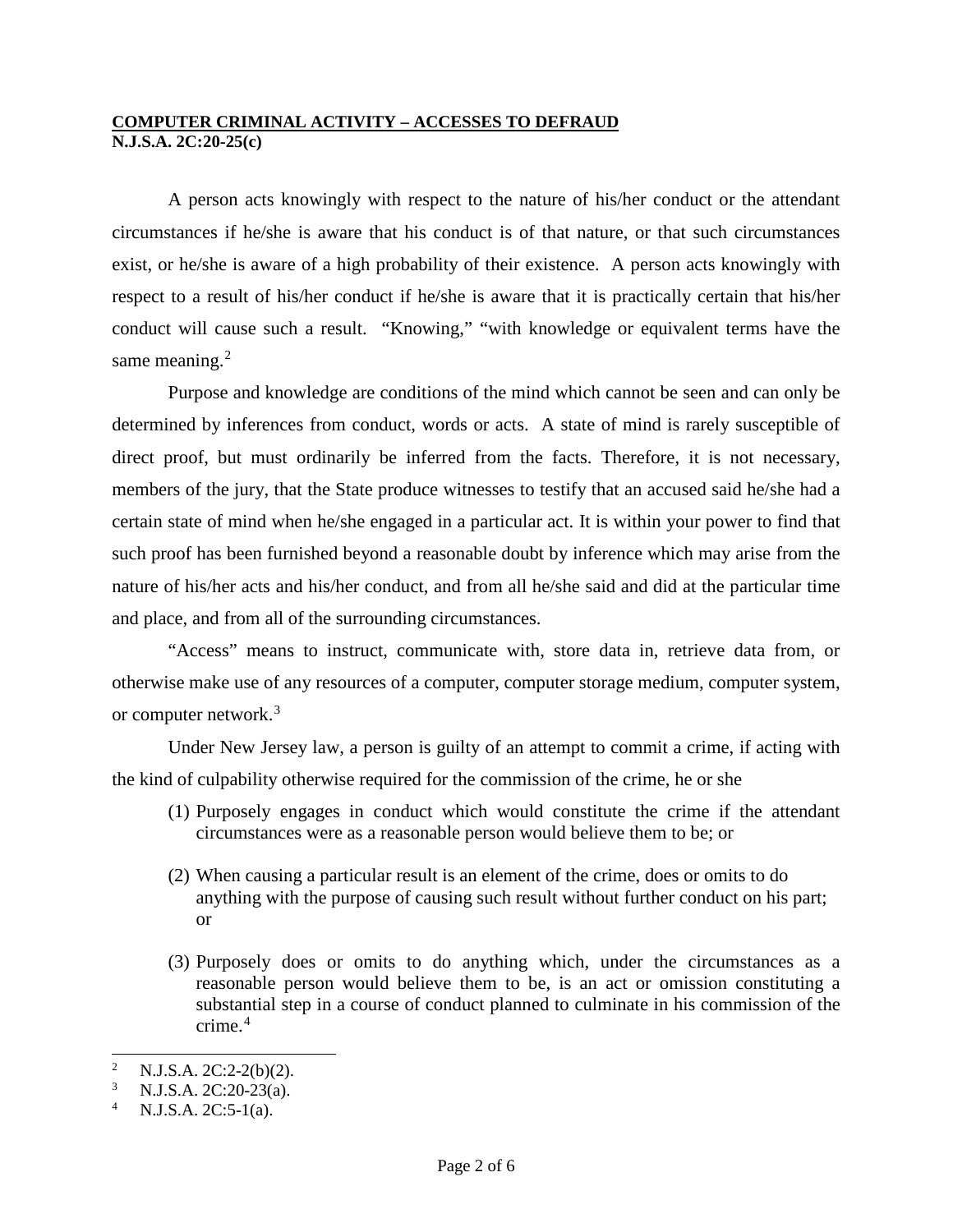The second element that the State must prove beyond a reasonable doubt is that the item accessed was [**CHOOSE APPROPRIATE]** data, a data base, a computer, computer storage medium, a computer program, computer software, computer equipment, a computer system, or a computer network.

## [**CHOOSE APPROPRIATE]**

"Data" means information, facts, concepts, or instructions contained in a computer, computer storage medium, computer system, or computer network. It shall also include, but not be limited to, any alphanumeric, hexadecimal, octal or binary code.<sup>[5](#page-2-0)</sup>

"Data base" means a collection of data.<sup>[6](#page-2-1)</sup>

"Computer" means an electronic, magnetic, optical, electrochemical or other high speed data processing device or another similar device capable of executing a computer program, including arithmetic, logic, memory, data storage or input-output operations and includes all computer equipment connected to such a device, computer system or computer network, but shall not include an automated typewriter or typesetter or a portable, hand-held calculator.<sup>[7](#page-2-2)</sup>

"Computer program" means a series of instructions or statements executable on a computer, which directs the computer system in a manner to produce a desired result.<sup>[8](#page-2-3)</sup>

"Computer software" means a set of computer programs, data, procedures, and associated documentation concerned with the operation of a computer system.<sup>[9](#page-2-4)</sup>

"Computer equipment" means any equipment or devices, including all input, output, processing, storage, software, or communication facilities, intended to interface with the computer. $10$ 

"Computer system" means a set of interconnected computer equipment intended to operate as a cohesive system.<sup>[11](#page-2-6)</sup>

-

<span id="page-2-1"></span>

<span id="page-2-2"></span>

<span id="page-2-4"></span><span id="page-2-3"></span>

<span id="page-2-0"></span><sup>5</sup> N.J.S.A. 2C:20-23(h).<br>
6 N.J.S.A. 2C:20-23(i).<br>
7 N.J.S.A. 2C:20-23(b).<br>
8 N.J.S.A. 2C:20-23(f).<br>
9 N.J.S.A. 2C:20-23(f).<br>
10 N.J.S.A. 2C:20-23(g).<br>
11 N.J.S.A. 2C:20-23(g).

<span id="page-2-5"></span>

<span id="page-2-6"></span>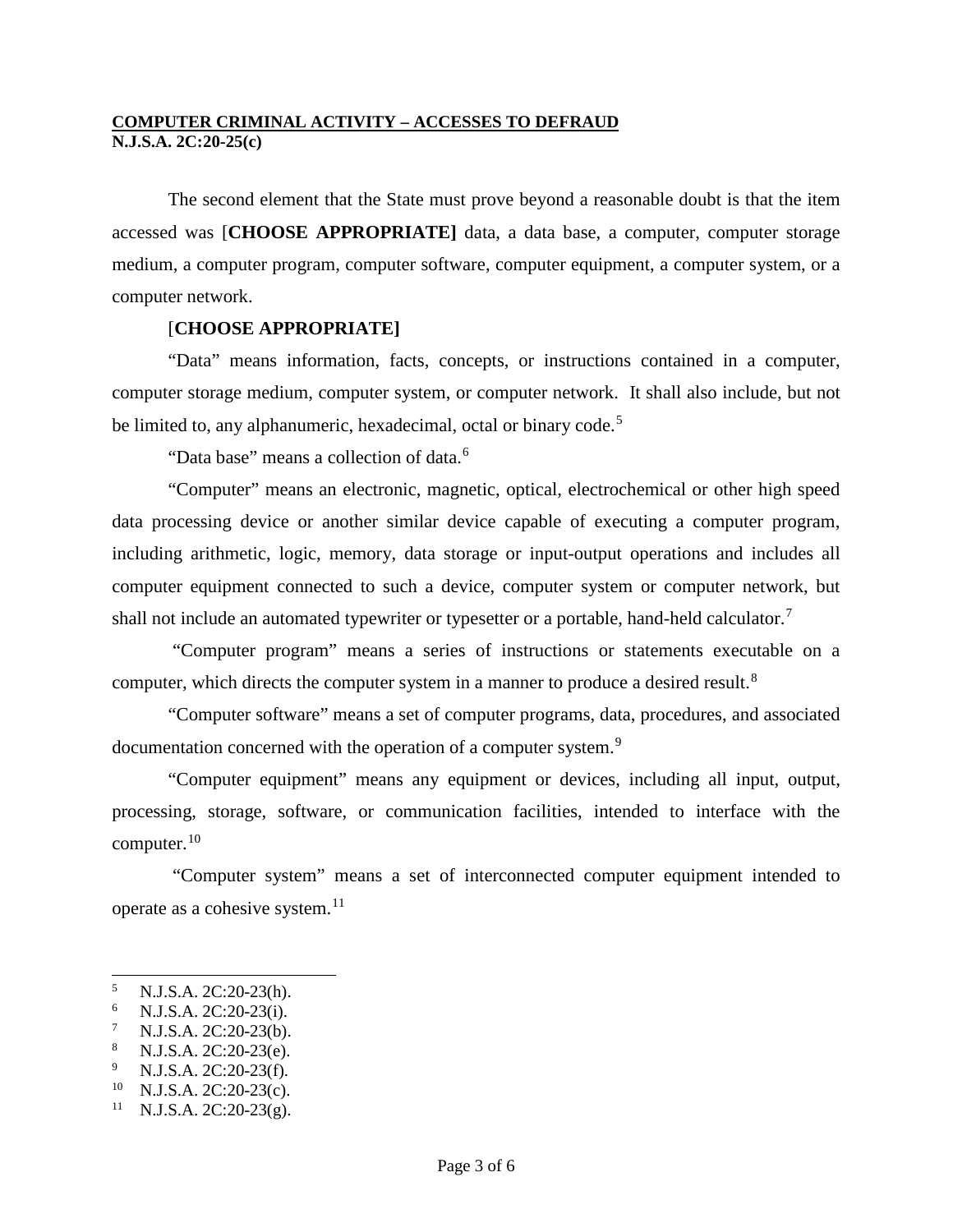"Computer network" means the interconnection of communication lines, including microwave or other means of electronic communications, with a computer through remote terminals, or a complex consisting of two or more interconnected computers, and shall include the Internet. $12$ 

### [**RESUME CHARGE]**

The third element that the State has to prove beyond a reasonable doubt is that the defendant accessed the item without authorization or in excess of his/her authorization.

I have already explained the meaning of "access" to you.

"Authorization" means permission, authority or consent given by a person who possesses lawful authority to grant such permission, authority or consent to another person to access, operate, use, obtain, take, copy, alter, damage or destroy a computer, computer network, computer system, computer equipment, computer software, computer program, computer storage medium, or data. An actor has authorization of a reasonable person would believe that the act was authorized.<sup>[13](#page-3-1)</sup>

The fourth element that the State must prove beyond a reasonable doubt is that the defendant acted with the purpose of executing a scheme to defraud, or to obtain services, property, personal identifying information, or money, from the owner of a computer or any third party.

I have already explained the concept of acting with purpose, or acting purposefully, to you.

"Personal identifying information" means any name, number, or other information that may be used, alone or in conjunction with any other information, to identify a specific individual and includes, but is not limited to, the name, address, telephone number, date of birth, social security number, official State issues identification number, employer or taxpayer number, place of employment, employee identification number, demand deposit account number, savings account number, credit card number, mother's maiden name, unique biometric data, such as fingerprint, voice print, retina or iris image or other unique physical representation, or unique

<span id="page-3-0"></span> $12<sup>12</sup>$ <sup>12</sup> N.J.S.A. 2C:20-23(d).<br><sup>13</sup> N.J.S.A. 2C:20-23(q).

<span id="page-3-1"></span>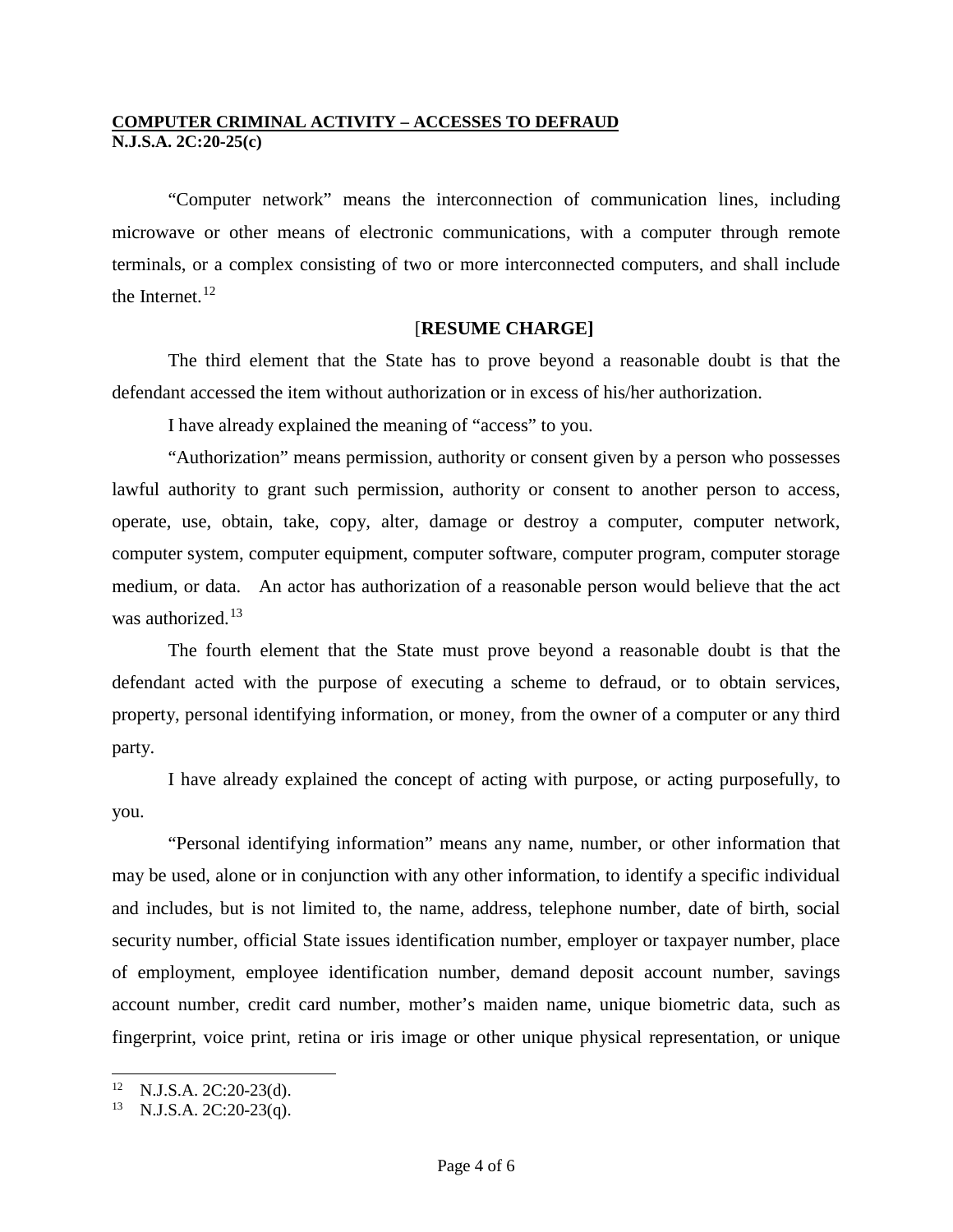electronic identification number, address, or routing code of the individual.<sup>[14](#page-4-0)</sup> It shall include passwords and other codes that permit access to any data, data base, computer, computer storage medium, computer program, computer software, computer equipment, computer system, or computer network, where access is intended to be secure, restricted, or limited.[15](#page-4-1)

If after a consideration of all the evidence you find that the State has failed to prove any element of the offense beyond a reasonable doubt, you must find the defendant not guilty.

If, however, after a consideration of all the evidence you are convinced beyond a reasonable doubt that, then you must find the defendant guilty.

If you find that the State has proven every element of the offense beyond a reasonable doubt, then you must go on to determine the value of the services, property, personal identifying information or money obtained or sought to be obtained.

# [**CHARGE WITH RESPECT TO VALUE**]

The State must prove the amount of the property beyond a reasonable doubt. If you find the defendant guilty of the offense, then you must indicate whether you find the value of the services, property, personal identifying information or money obtained or sought to be obtained exceeded \$5,000.

### **[CHARGE IF FIRST-DEGREE ALLEGED]**

If you find that the State has proven every element of the offense beyond a reasonable doubt that the defendant purposely or knowingly and without authorization, or in excess of authorization accessed or attempted to access any data, data base, computer, computer storage medium, computer program, computer software, computer system, or computer network for the purpose of executing a scheme to defraud, or to obtain services, property, personal identifying information, or money, from the owner of a computer or any third party, then you must go on to determine whether the offense resulted in:

-

<span id="page-4-0"></span>N.J.S.A. 2C:20-1(v). Although the computer-theft statute references N.J.S.A. 2C:21-17, the relevant portion was relocated to N.J.S.A. 2C:20-1(v) in 2002.

<span id="page-4-1"></span><sup>15</sup> N.J.S.A. 2C:20-23(l).